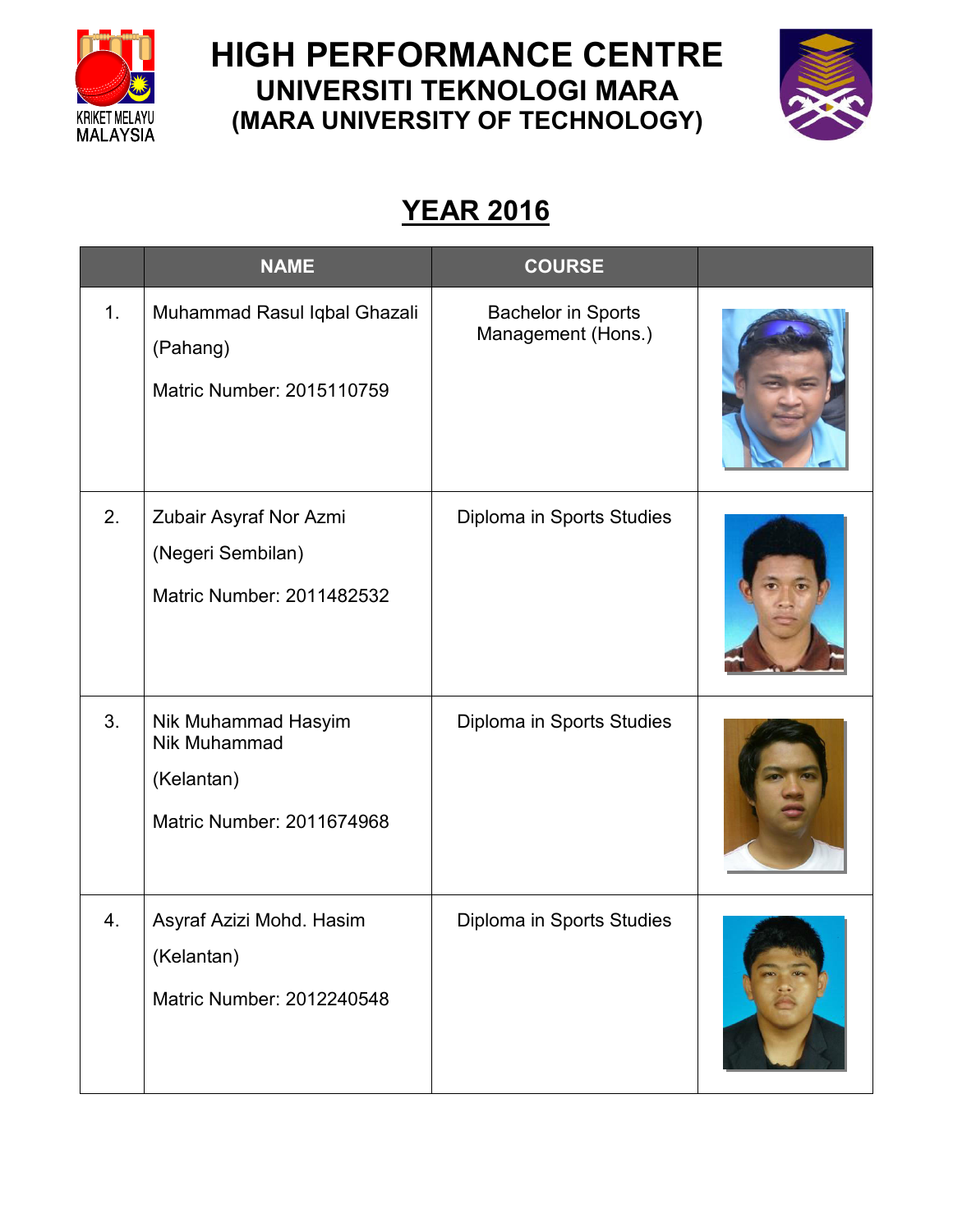| 5.             | Nor Azli Abd. Karim<br>(Johor)<br>Matric Number: 2012681848                        | Diploma in Sports Studies |  |
|----------------|------------------------------------------------------------------------------------|---------------------------|--|
| 6.             | Mohamad Rizuan Mat Jusoh<br>(Kelantan)<br>Matric Number: 2012608932                | Diploma in Sports Studies |  |
| 7 <sub>1</sub> | Khairul Izuan Razman<br>(Negeri Sembilan)<br>Matric Number: 2013461528             | Diploma in Sports Studies |  |
| 8.             | Muhamad Irfan Ruzdi<br>(Selangor)<br>Matric Number: 2014682808                     | Diploma in Sports Studies |  |
| 9.             | <b>Mohamad Mahathir</b><br>Mohd. Razali<br>(Kelantan)<br>Matric Number: 2015654522 | Diploma in Sports Studies |  |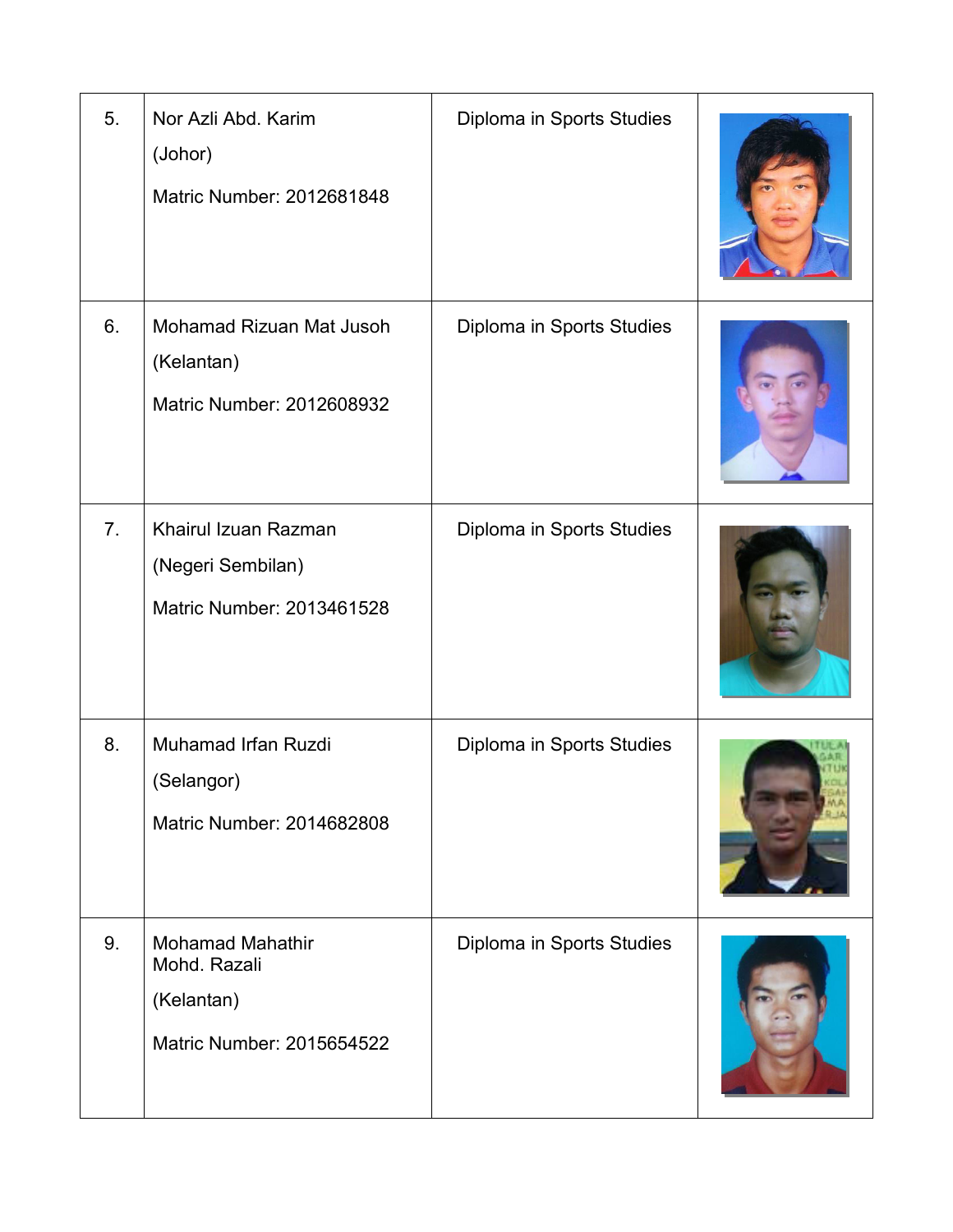| 10. | Mohamad Afnan Ghazali<br>(Kelantan)<br>Matric Number: 2015657444                  | Diploma in Sports Studies |  |
|-----|-----------------------------------------------------------------------------------|---------------------------|--|
| 11. | <b>Mohamad Faris Aizzat Shaari</b><br>(Kelantan)<br>Matric Number: 2015761049     | Diploma in Sports Studies |  |
| 12. | Izzat Mustafa Albakri<br>(Selangor)<br>Matric Number: 2015953643                  | Diploma in Sports Studies |  |
| 13. | Jihad Fayez Jailani<br>(Selangor)<br><b>Matric Number: TBA</b>                    | Diploma in Sports Studies |  |
| 14. | Mohammad Fauzan Afzan<br>Che Samsuddin<br>(Kelantan)<br><b>Matric Number: TBA</b> | Diploma in Sports Studies |  |